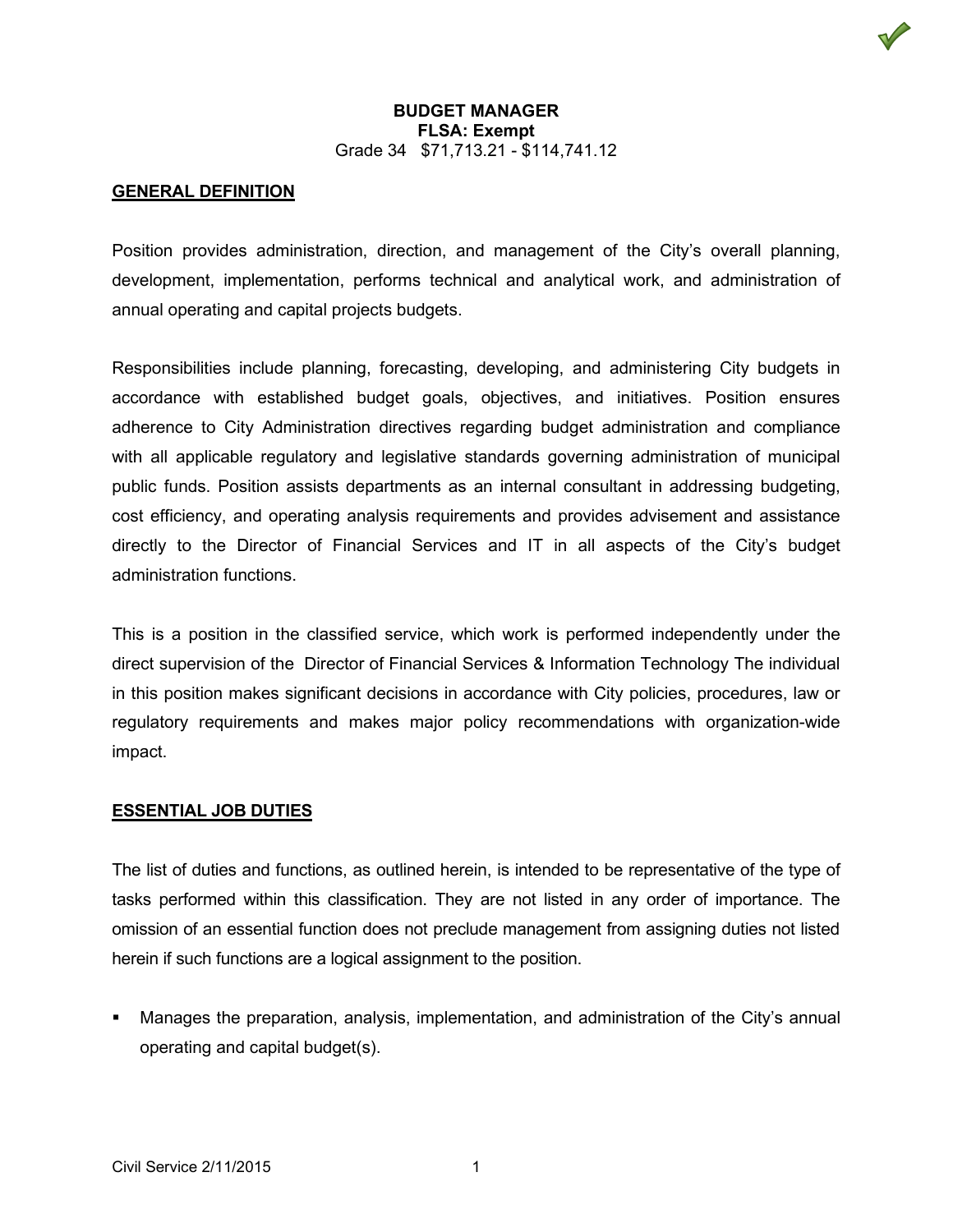# **BUDGET MANAGER FLSA: Exempt**

## Grade 34 \$71,713.21 - \$114,741.12

- Regularly monitors and evaluates the status of department and division budgets for adherence to projected budget allocations.
- Analyzes monthly, quarterly, and mid-year budget status per all departments to identify deficits and/or surplus conditions; provide notifications accordingly.
- Researches and identifies revenue opportunities and provides recommendations to maintain and enhance City revenues.
- Plan, develop and maintain a strategic, effective, and efficient budget preparation, analysis, and administration process.
- Prepares mid-year, annual and multi-year forecasts of revenues and expenditures to ensure adherence to and compliance with established budgetary goals, objectives, and initiatives.
- Analyzes department budget submissions, providing comments and recommendations to the directors accordingly.
- Serves as internal budget consultant on budget-related issues to managers and department heads as needed.
- Provides analyses of the financial impact of collective bargaining proposals, providing input to the City's bargaining teams, and may be called to serve as a member of the bargaining teams.
- Analyzes department budget submissions, providing comments and recommendations to the directors and City administration accordingly; serves as an internal budget expert.
- **Preparation of the annual budget book.**
- Maintains the integrity of the budget within the financial reporting system.
- Evaluates agenda item reports to ensure consistency with established budgets.
- Provides advisement of budget controls, cost-cutting alternatives, budget amendments, efficiency in service delivery, staffing levels, productivity measures, and related items.
- Maintains current knowledge of trends and developments in the field of budget administration in the public sector for application to functions undercharge.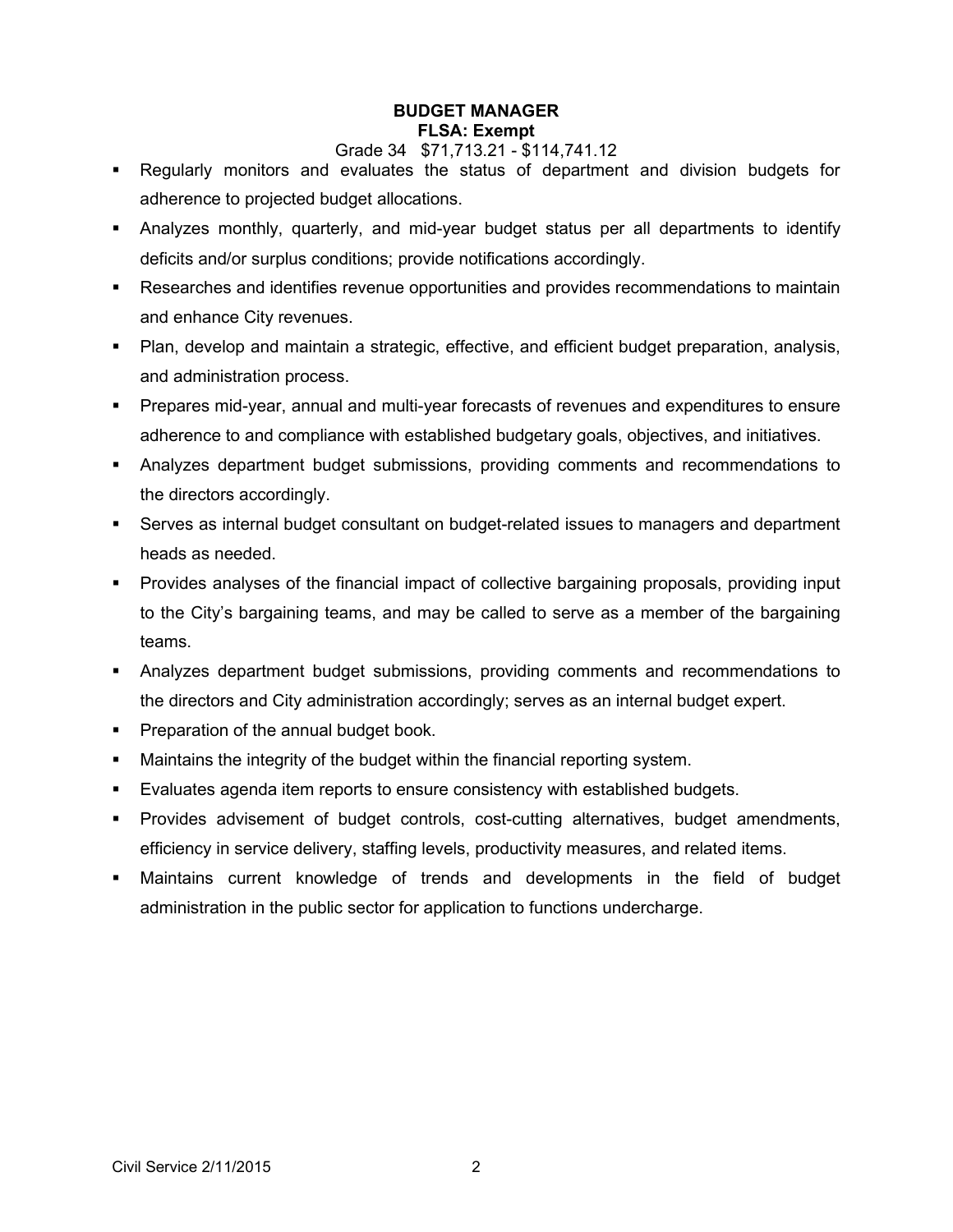## **KNOWLEDGE, SKILLS & ABILITIES**

- Comprehensive knowledge of the principles and practices applied to the organization, management, and administration of municipal operating and capital projects budget administration.
- Substantial knowledge of statistical concepts and methods as applied to the analyses of budget management and administration.
- Substantial knowledge of the principles and practices of governmental accounting, budgeting, and municipal fiscal management.
- Substantial knowledge of the body of available and current information resources applicable to the department's functions for technical research purposes and for special projects as may be assigned by City Administration.
- Substantial knowledge of legislation and regulatory standards applicable to the management and administration of public funds.
- Ability to interpret rules, regulations, and policies for effective decision-making in accordance with established precedent.
- Ability to establish and maintain effective working relationships with employees, division and department heads, public**/**private sector contacts, and City Administration.
- Ability to plan, assign, direct, and review the work of others in a manner conducive to full performance and compliance with established policies, procedures, and regulatory standards applicable to the work.
- Ability to establish and maintain effective working relationships with internal and external customers, as well as governing and appointed authorities.
- Considerable knowledge of modern office practices, with emphasis on computer literacy, word processing, spreadsheet applications, and electronic records and file management.

# **MINIMUM ACCEPTABLE EDUCATION, TRAINING & EXPERIENCE**

Bachelor's degree from an accredited college or university in Business, Public Administration, Finance, Accounting, or related field; supplemented by a minimum of 3 years of financial management experience in governmental, or similar public sector organization, with at least 2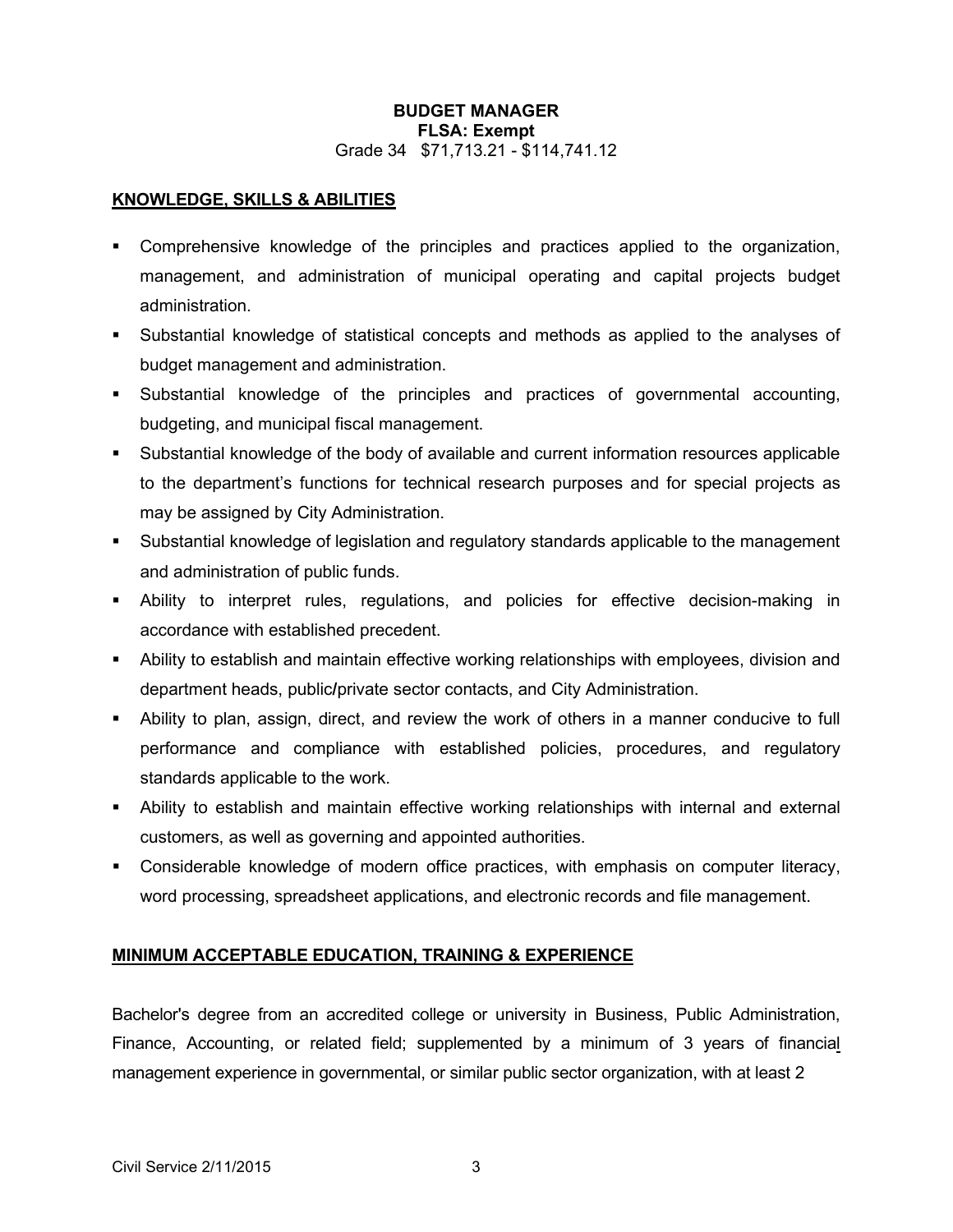years of specific experience in budget analysis. Certified Government Finance Officer, Certified Public Finance Officer (or similar financial designation, or a Master's degree in a business-related or public administration field, may substitute for one year of the required budget experience.

OR

High School Diploma/GED with 10 years of relevant experience with broad exposure to public sector budget development and administration.

## **PREFERRED**

Certified Public Accountant, Certified Government Finance Officer, Certified Public Finance Officer (or similar financial designation)

Master's degree in a business-related or public administration field

5 years of financial management experience in governmental or similar public section organization with at least 2 years of specific experience in budget analysis

# **PHYSICAL REQUIREMENTS**

The City of Oakland Park is an Equal Opportunity Employer. In compliance with the Americans with Disabilities Act (42 U.S. C. 12101 et. seq.), the City of Oakland Park will provide reasonable accommodations to qualified individuals with disabilities and encourages both prospective and current employees to discuss potential accommodations with the employer. The physical demands described here are representative of those that must be met by an employee to successfully perform the essential functions of this job.

Tasks involve the ability to exert light physical effort in sedentary to light work, but which may involve some lifting, carrying, pushing and/or pulling of objects and materials of lightweight (5-15 pounds). Tasks may involve extended periods of time at a keyboard or workstation. Work is performed in usual office conditions with rare exposure to disagreeable environmental factors. Some tasks require visual abilities. Some tasks require oral communication ability.